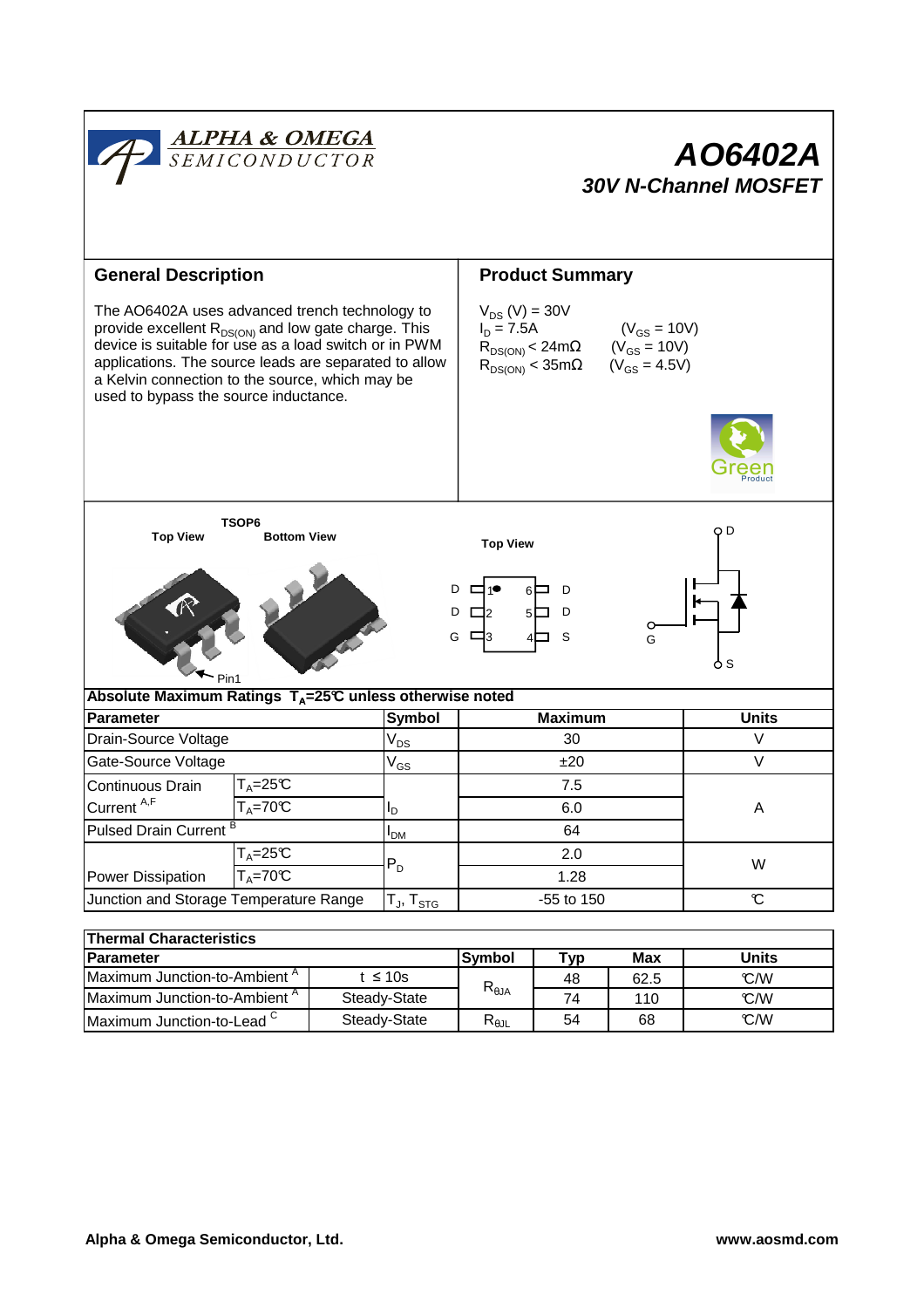| <b>Symbol</b>               | <b>Parameter</b>                      | <b>Conditions</b>                                                                        |             | Min | <b>Typ</b> | <b>Max</b> | <b>Units</b> |  |  |  |  |
|-----------------------------|---------------------------------------|------------------------------------------------------------------------------------------|-------------|-----|------------|------------|--------------|--|--|--|--|
| <b>STATIC PARAMETERS</b>    |                                       |                                                                                          |             |     |            |            |              |  |  |  |  |
| <b>BV<sub>DSS</sub></b>     | Drain-Source Breakdown Voltage        | $I_D = 250 \mu A$ , $V_{GS} = 0V$                                                        |             | 30  |            |            | $\vee$       |  |  |  |  |
| $I_{\text{DSS}}$            | Zero Gate Voltage Drain Current       | $V_{DS}$ =30V, $V_{GS}$ =0V                                                              |             |     |            | 1          | μA           |  |  |  |  |
|                             |                                       |                                                                                          | $T_J = 55C$ |     |            | 5          |              |  |  |  |  |
| l <sub>GSS</sub>            | Gate-Body leakage current             | $V_{DS} = 0V$ , $V_{GS} = \pm 20V$                                                       |             |     |            | 100        | nA           |  |  |  |  |
| $V_{GS(th)}$                | Gate Threshold Voltage                | $V_{DS} = V_{GS} I_D = 250 \mu A$                                                        |             | 1.5 | 2.1        | 2.6        | $\vee$       |  |  |  |  |
| $I_{D(ON)}$                 | On state drain current                | $V_{GS}$ =10V, $V_{DS}$ =5V                                                              |             | 64  |            |            | Α            |  |  |  |  |
| $R_{DS(ON)}$                | Static Drain-Source On-Resistance     | $V_{GS}$ =10V, $I_{D}$ =7.5A                                                             |             |     | 17.3       | 24         | $m\Omega$    |  |  |  |  |
|                             |                                       |                                                                                          | $Tj=125C$   |     | 25         | 34         |              |  |  |  |  |
|                             |                                       | V <sub>GS</sub> =4.5V, I <sub>D</sub> =5.6A                                              |             |     | 25         | 35         | $m\Omega$    |  |  |  |  |
| $g_{FS}$                    | Forward Transconductance              | $V_{DS} = 5V$ , $I_D = 7.5A$                                                             |             |     | 20         |            | S            |  |  |  |  |
| $V_{SD}$                    | Diode Forward Voltage                 | $IS=1A, VGS=0V$                                                                          |             |     | 0.75       | 1          | $\vee$       |  |  |  |  |
| $I_{\rm S}$                 | Maximum Body-Diode Continuous Current |                                                                                          |             |     |            | 2.5        | A            |  |  |  |  |
|                             | <b>DYNAMIC PARAMETERS</b>             |                                                                                          |             |     |            |            |              |  |  |  |  |
| $C_{\text{iss}}$            | Input Capacitance                     | $V_{GS}$ =0V, $V_{DS}$ =15V, f=1MHz                                                      |             |     | 373        | 448        | pF           |  |  |  |  |
| $\mathsf{C}_{\mathrm{oss}}$ | <b>Output Capacitance</b>             |                                                                                          |             |     | 67         |            | pF           |  |  |  |  |
| $C_{\rm rss}$               | Reverse Transfer Capacitance          |                                                                                          |             |     | 41         |            | pF           |  |  |  |  |
| $R_{g}$                     | Gate resistance                       | $V_{GS}$ =0V, $V_{DS}$ =0V, f=1MHz                                                       |             |     | 2          | 2.8        | Ω            |  |  |  |  |
| <b>SWITCHING PARAMETERS</b> |                                       |                                                                                          |             |     |            |            |              |  |  |  |  |
| Q <sub>a</sub> (10V)        | <b>Total Gate Charge</b>              | $V_{GS}$ =10V, $V_{DS}$ =15V, $I_{D}$ =7.5A                                              |             |     | 7.2        | 11         | nC           |  |  |  |  |
| Q <sub>a</sub> (4.5V)       | <b>Total Gate Charge</b>              |                                                                                          |             |     | 3.5        | 5          | nC           |  |  |  |  |
| $Q_{gs}$                    | Gate Source Charge                    |                                                                                          |             |     | 1.3        |            | nC           |  |  |  |  |
| $Q_{gd}$                    | Gate Drain Charge                     |                                                                                          |             |     | 1.7        |            | nC           |  |  |  |  |
| $t_{D(0n)}$                 | Turn-On DelayTime                     | $V_{GS}$ =10V, $V_{DS}$ =15V, R <sub>1</sub> =2 $\Omega$ ,<br>$R_{\text{GEN}} = 3\Omega$ |             |     | 4.5        | 6.5        | ns           |  |  |  |  |
| $t_r$                       | Turn-On Rise Time                     |                                                                                          |             |     | 2.7        | 4.5        | ns           |  |  |  |  |
| $t_{D(\text{off})}$         | <b>Turn-Off DelayTime</b>             |                                                                                          |             |     | 14.9       | 23         | ns           |  |  |  |  |
| $\mathfrak{t}_{\mathsf{f}}$ | <b>Turn-Off Fall Time</b>             |                                                                                          |             |     | 2.9        | 5.5        | ns           |  |  |  |  |
| $t_{rr}$                    | Body Diode Reverse Recovery Time      | $I_F = 7.5A$ , dl/dt=100A/ $\mu$ s                                                       |             |     | 10.5       | 12.6       | ns           |  |  |  |  |
| $Q_{rr}$                    | Body Diode Reverse Recovery Charge    | $I_F$ =7.5A, dl/dt=100A/ $\mu$ s                                                         |             |     | 4.5        | 5.4        | nC           |  |  |  |  |

A: The value of R<sub>θJA</sub> is measured with the device mounted on 1in<sup>2</sup> FR-4 board with 2oz. Copper, in a still air environment with T<sub>A</sub>=25°C. The value in any given application depends on the user's specific board design. The current rating is based on the  $t \leq 10$ s thermal resistance rating. B: Repetitive rating, pulse width limited by junction temperature.

C. The R<sub>BJA</sub> is the sum of the thermal impedence from junction to lead R<sub>BJL</sub> and lead to ambient.

D. The static characteristics in Figures 1 to 6 are obtained using <300 µs pulses, duty cycle 0.5% max.

E. These tests are performed with the device mounted on 1 in <sup>2</sup> FR-4 board with 2oz. Copper, in a still air environment with  $T_A=25^\circ$  C. The SOA curve provides a single pulse rating.

F. The current rating is based on the  $t \leq 10$ s thermal resistance rating.

Rev4: April. 2012

THIS PRODUCT HAS BEEN DESIGNED AND QUALIFIED FOR THE CONSUMER MARKET. APPLICATIONS OR USES AS CRITICAL COMPONENTS IN LIFE SUPPORT DEVICES OR SYSTEMS ARE NOT AUTHORIZED. AOS DOES NOT ASSUME ANY LIABILITY ARISING OUT OF SUCH APPLICATIONS OR USES OF ITS PRODUCTS. AOS RESERVES THE RIGHT TO IMPROVE PRODUCT DESIGN, FUNCTIONS AND RELIABILITY WITHOUT NOTICE.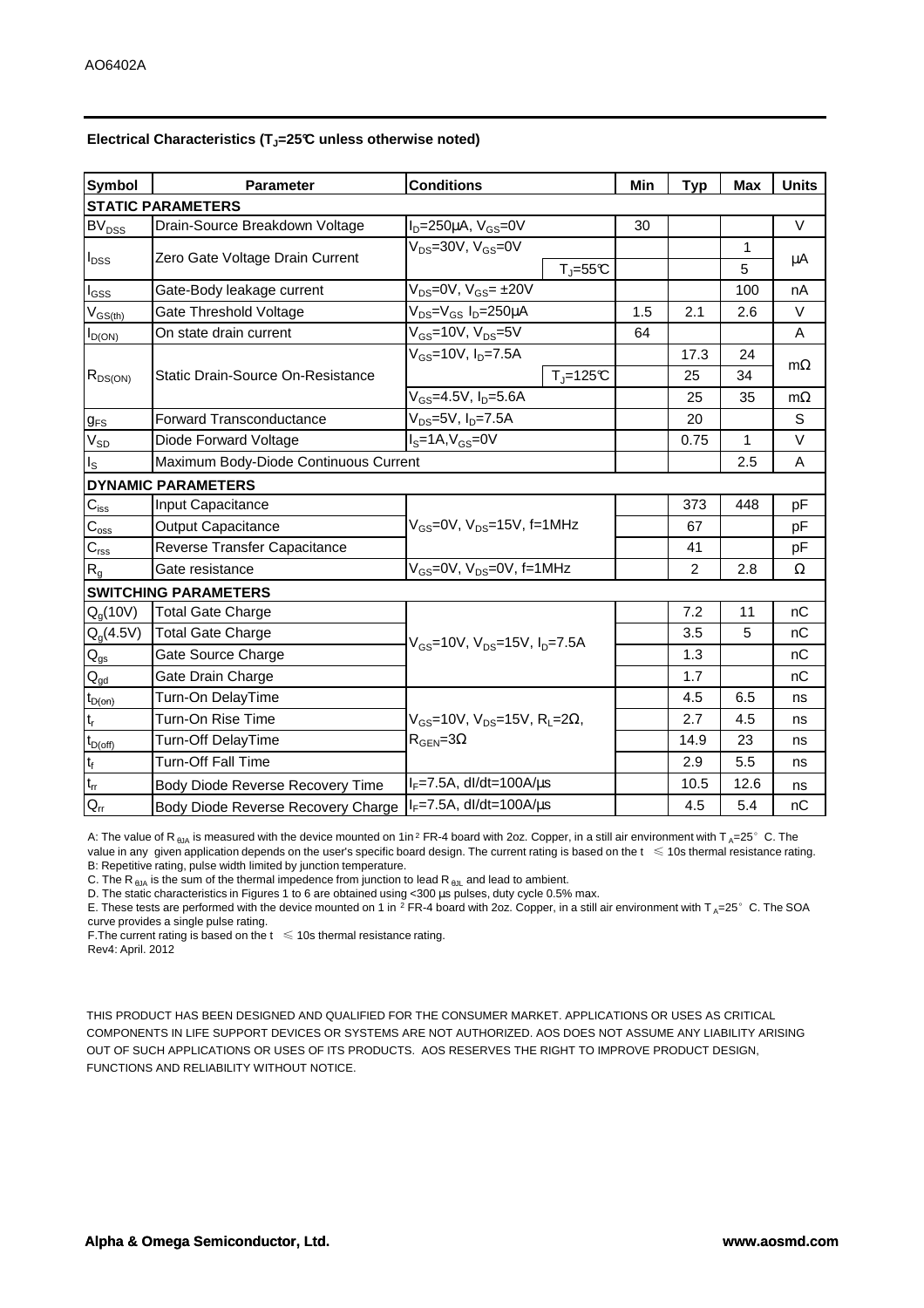

## **TYPICAL ELECTRICAL AND THERMAL CHARACTERISTICS**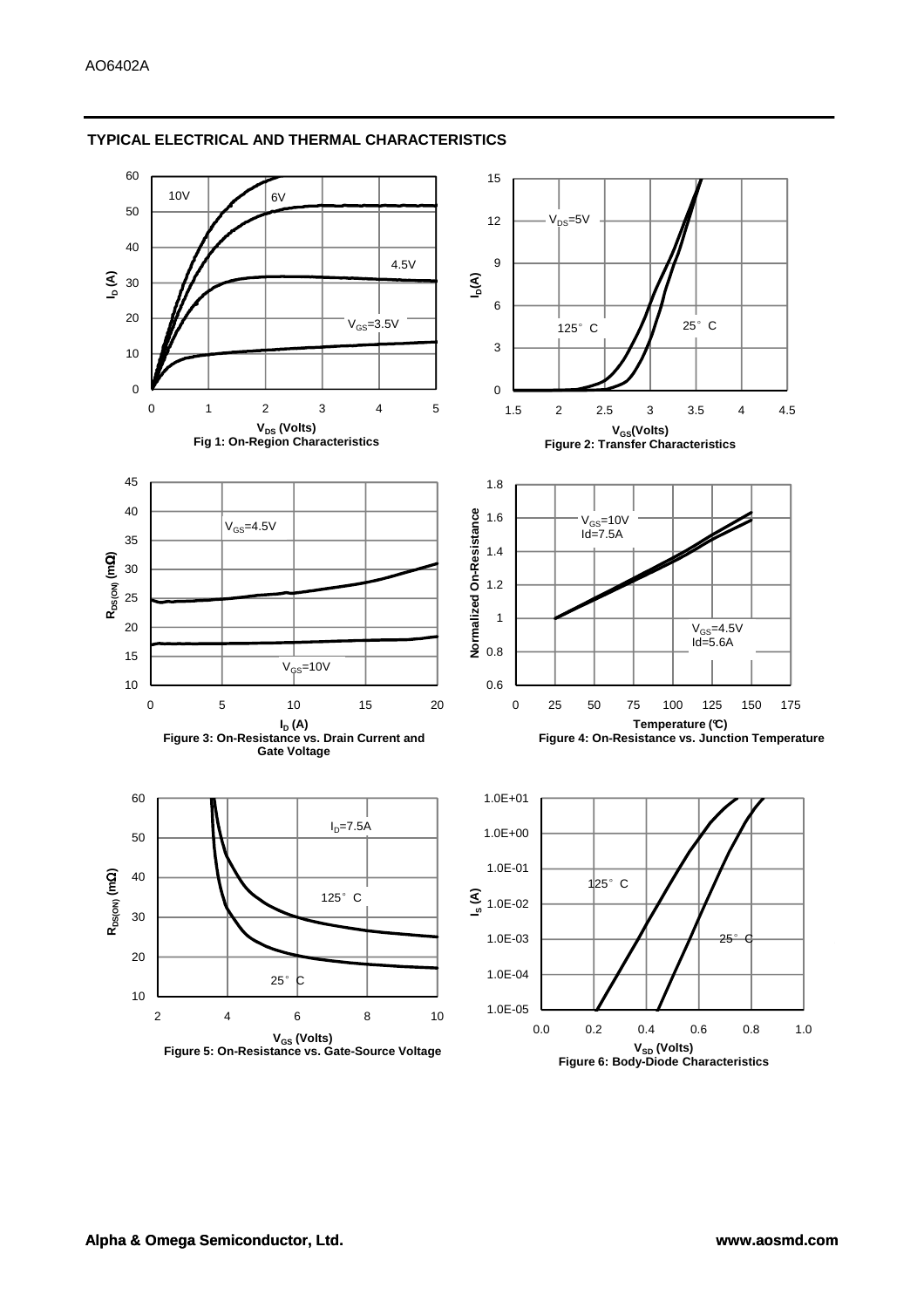

## **TYPICAL ELECTRICAL AND THERMAL CHARACTERISTICS**